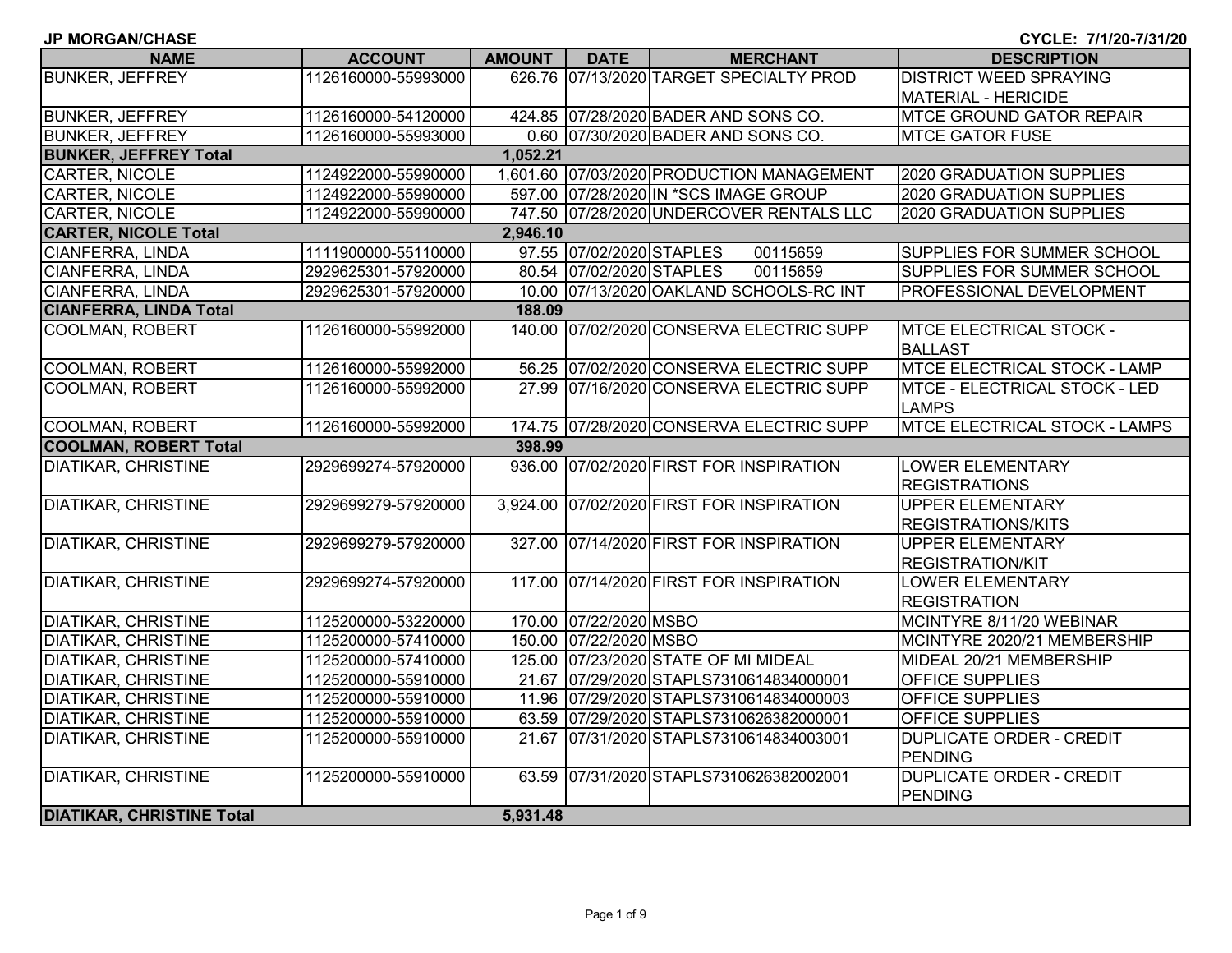|  |  |  |  |  |  | JP MORGAN/CHASE |
|--|--|--|--|--|--|-----------------|
|--|--|--|--|--|--|-----------------|

**CYCLE: 7/1/20-7/31/20**

| 388.08 07/15/2020 AMAZON.COM*MV1280ZP1<br><b>DISTRICT - WHEELS FOR BRUTE</b><br>1126160000-55992000<br><b>GARBAGE CARTS FOR LUNCH</b><br>TRASH PICUP IN CLASSROOM DUE<br>TO COVID 19<br>DRAGOO, MICHAEL<br><b>DISTRICT - COVID CLEANING</b><br>1126160000-55991000<br>37.59 07/15/2020 THE HOME DEPOT #2737<br><b>SUPPLIES</b><br>DRAGOO, MICHAEL<br>HS COVID 19 ELECTRIC DRUM PUMP<br>1126122000-55991000<br>274.42 07/24/2020 AMZN MKTP US*MV90A3G42<br>DRAGOO, MICHAEL<br>1126120000-55991000<br>274.42 07/24/2020 AMZN MKTP US*MV90A3G42<br>MS COVID 19 ELECTRIC DRUM PUMP<br>1126118000-55991000<br>274.41 07/24/2020 AMZN MKTP US*MV90A3G42<br>NM COVID 19 ELECTRIC DRUM PUMP<br>49.49 07/27/2020 AMZN MKTP US*MV32945D2<br>1126111000-55991000<br>VO COVID 19 WIPES CHEMICAL<br><b>RESISTANT ACTION DRUM PUMP</b><br>DRAGOO, MICHAEL<br>49.49 07/27/2020 AMZN MKTP US*MV32945D2<br>1126112000-55991000<br>OH COVID 19 WIPES CHEMICAL<br><b>RESISTANT ACTION DRUM PUMP</b><br>DRAGOO, MICHAEL<br>49.49 07/27/2020 AMZN MKTP US*MV32945D2<br>1126114000-55991000<br>PV COVID 19 WIPES CHEMICAL<br><b>RESISTANT ACTION DRUM PUMP</b><br>DRAGOO, MICHAEL<br>49.49 07/27/2020 AMZN MKTP US*MV32945D2<br>1126113000-55991000<br>NW COVID 19 WIPES CHEMICAL<br><b>RESISTANT ACTION DRUM PUMP</b><br>DRAGOO, MICHAEL<br>1126115000-55991000<br>49.49 07/27/2020 AMZN MKTP US*MV32945D2<br>DF COVID 19 WIPES CHEMICAL<br><b>RESISTANT ACTION DRUM PUMP</b><br><b>DRAGOO, MICHAEL Total</b><br>1,496.37<br>40.85 07/03/2020 THE HOME DEPOT #2737<br>DUQUETTE, EDWARD<br>1126122000-55992000<br><b>HS FOYER FLOOR TILE</b><br>121.89 07/03/2020 THE HOME DEPOT #2737<br>DUQUETTE, EDWARD<br>1126122000-55992000<br>HS FOYER FLOOR TILE<br>39.97 07/06/2020 THE HOME DEPOT #2737<br>DUQUETTE, EDWARD<br>1126160000-55980000<br><b>MTCE TILE SAW BLADE</b><br>MS - HOME EC ROOM - COUNTER<br>DUQUETTE, EDWARD<br>1126120000-55992000<br>132.77 07/09/2020 IN *DRAYTON PLYWOOD<br><b>TOPS</b><br>75.00 07/09/2020 REDFORD LOCK COMPANY I<br>DF - SHIPPING AND RECEIVING<br>DUQUETTE, EDWARD<br>1126115000-55992000<br><b>ENTRY DOOR</b><br>DUQUETTE, EDWARD<br>74.98 07/09/2020 THE HOME DEPOT #2737<br>HS FLOOR TILE HS KITCHEN<br>1126122000-55992000<br>12.29 07/13/2020 FASTENAL COMPANY 01MID<br>PV - KINDERGARTEN - HARDWARE<br>DUQUETTE, EDWARD<br>1126114000-55992000<br>FOR COAT HOOK<br>288.75 07/13/2020 LAWSON PRODUCTS<br>DUQUETTE, EDWARD<br>1126160000-55980000<br>MTCE TOOL SHED<br>76.53 07/13/2020 THE HOME DEPOT #2737<br><b>DUQUETTE, EDWARD</b><br>1126120000-55992000<br><b>MS COUNTER TOP</b><br><b>DUQUETTE, EDWARD Total</b><br>863.03<br>36.11 07/02/2020 SITEONE LANDSCAPE SUPP<br>FULAR, JAMES<br>1126120000-55993000<br><b>MS IRRIGATION REPAIR</b><br>36.11 07/02/2020 SITEONE LANDSCAPE SUPP<br><b>FULAR, JAMES</b><br>1126122000-55993000<br><b>HS IRRIGATION REPAIR</b><br>1,426.55 07/30/2020 BEGONIA BROTHERS SERVI<br><b>FULAR, JAMES</b><br>1126122000-54110000<br>HS ENTRY WAYS SHRUB TRIMMING | <b>NAME</b>                                              | <b>ACCOUNT</b> | <b>AMOUNT</b> | <b>DATE</b> | <b>MERCHANT</b> | <b>DESCRIPTION</b> |
|-------------------------------------------------------------------------------------------------------------------------------------------------------------------------------------------------------------------------------------------------------------------------------------------------------------------------------------------------------------------------------------------------------------------------------------------------------------------------------------------------------------------------------------------------------------------------------------------------------------------------------------------------------------------------------------------------------------------------------------------------------------------------------------------------------------------------------------------------------------------------------------------------------------------------------------------------------------------------------------------------------------------------------------------------------------------------------------------------------------------------------------------------------------------------------------------------------------------------------------------------------------------------------------------------------------------------------------------------------------------------------------------------------------------------------------------------------------------------------------------------------------------------------------------------------------------------------------------------------------------------------------------------------------------------------------------------------------------------------------------------------------------------------------------------------------------------------------------------------------------------------------------------------------------------------------------------------------------------------------------------------------------------------------------------------------------------------------------------------------------------------------------------------------------------------------------------------------------------------------------------------------------------------------------------------------------------------------------------------------------------------------------------------------------------------------------------------------------------------------------------------------------------------------------------------------------------------------------------------------------------------------------------------------------------------------------------------------------------------------------------------------------------------------------------------------------------------------------------------------------------------------------------------------------------------------------------------------------------------------------------------------------------------|----------------------------------------------------------|----------------|---------------|-------------|-----------------|--------------------|
|                                                                                                                                                                                                                                                                                                                                                                                                                                                                                                                                                                                                                                                                                                                                                                                                                                                                                                                                                                                                                                                                                                                                                                                                                                                                                                                                                                                                                                                                                                                                                                                                                                                                                                                                                                                                                                                                                                                                                                                                                                                                                                                                                                                                                                                                                                                                                                                                                                                                                                                                                                                                                                                                                                                                                                                                                                                                                                                                                                                                                               | DRAGOO, MICHAEL                                          |                |               |             |                 |                    |
|                                                                                                                                                                                                                                                                                                                                                                                                                                                                                                                                                                                                                                                                                                                                                                                                                                                                                                                                                                                                                                                                                                                                                                                                                                                                                                                                                                                                                                                                                                                                                                                                                                                                                                                                                                                                                                                                                                                                                                                                                                                                                                                                                                                                                                                                                                                                                                                                                                                                                                                                                                                                                                                                                                                                                                                                                                                                                                                                                                                                                               |                                                          |                |               |             |                 |                    |
|                                                                                                                                                                                                                                                                                                                                                                                                                                                                                                                                                                                                                                                                                                                                                                                                                                                                                                                                                                                                                                                                                                                                                                                                                                                                                                                                                                                                                                                                                                                                                                                                                                                                                                                                                                                                                                                                                                                                                                                                                                                                                                                                                                                                                                                                                                                                                                                                                                                                                                                                                                                                                                                                                                                                                                                                                                                                                                                                                                                                                               |                                                          |                |               |             |                 |                    |
|                                                                                                                                                                                                                                                                                                                                                                                                                                                                                                                                                                                                                                                                                                                                                                                                                                                                                                                                                                                                                                                                                                                                                                                                                                                                                                                                                                                                                                                                                                                                                                                                                                                                                                                                                                                                                                                                                                                                                                                                                                                                                                                                                                                                                                                                                                                                                                                                                                                                                                                                                                                                                                                                                                                                                                                                                                                                                                                                                                                                                               |                                                          |                |               |             |                 |                    |
|                                                                                                                                                                                                                                                                                                                                                                                                                                                                                                                                                                                                                                                                                                                                                                                                                                                                                                                                                                                                                                                                                                                                                                                                                                                                                                                                                                                                                                                                                                                                                                                                                                                                                                                                                                                                                                                                                                                                                                                                                                                                                                                                                                                                                                                                                                                                                                                                                                                                                                                                                                                                                                                                                                                                                                                                                                                                                                                                                                                                                               |                                                          |                |               |             |                 |                    |
|                                                                                                                                                                                                                                                                                                                                                                                                                                                                                                                                                                                                                                                                                                                                                                                                                                                                                                                                                                                                                                                                                                                                                                                                                                                                                                                                                                                                                                                                                                                                                                                                                                                                                                                                                                                                                                                                                                                                                                                                                                                                                                                                                                                                                                                                                                                                                                                                                                                                                                                                                                                                                                                                                                                                                                                                                                                                                                                                                                                                                               |                                                          |                |               |             |                 |                    |
|                                                                                                                                                                                                                                                                                                                                                                                                                                                                                                                                                                                                                                                                                                                                                                                                                                                                                                                                                                                                                                                                                                                                                                                                                                                                                                                                                                                                                                                                                                                                                                                                                                                                                                                                                                                                                                                                                                                                                                                                                                                                                                                                                                                                                                                                                                                                                                                                                                                                                                                                                                                                                                                                                                                                                                                                                                                                                                                                                                                                                               |                                                          |                |               |             |                 |                    |
|                                                                                                                                                                                                                                                                                                                                                                                                                                                                                                                                                                                                                                                                                                                                                                                                                                                                                                                                                                                                                                                                                                                                                                                                                                                                                                                                                                                                                                                                                                                                                                                                                                                                                                                                                                                                                                                                                                                                                                                                                                                                                                                                                                                                                                                                                                                                                                                                                                                                                                                                                                                                                                                                                                                                                                                                                                                                                                                                                                                                                               |                                                          |                |               |             |                 |                    |
|                                                                                                                                                                                                                                                                                                                                                                                                                                                                                                                                                                                                                                                                                                                                                                                                                                                                                                                                                                                                                                                                                                                                                                                                                                                                                                                                                                                                                                                                                                                                                                                                                                                                                                                                                                                                                                                                                                                                                                                                                                                                                                                                                                                                                                                                                                                                                                                                                                                                                                                                                                                                                                                                                                                                                                                                                                                                                                                                                                                                                               | DRAGOO, MICHAEL                                          |                |               |             |                 |                    |
|                                                                                                                                                                                                                                                                                                                                                                                                                                                                                                                                                                                                                                                                                                                                                                                                                                                                                                                                                                                                                                                                                                                                                                                                                                                                                                                                                                                                                                                                                                                                                                                                                                                                                                                                                                                                                                                                                                                                                                                                                                                                                                                                                                                                                                                                                                                                                                                                                                                                                                                                                                                                                                                                                                                                                                                                                                                                                                                                                                                                                               | DRAGOO, MICHAEL                                          |                |               |             |                 |                    |
|                                                                                                                                                                                                                                                                                                                                                                                                                                                                                                                                                                                                                                                                                                                                                                                                                                                                                                                                                                                                                                                                                                                                                                                                                                                                                                                                                                                                                                                                                                                                                                                                                                                                                                                                                                                                                                                                                                                                                                                                                                                                                                                                                                                                                                                                                                                                                                                                                                                                                                                                                                                                                                                                                                                                                                                                                                                                                                                                                                                                                               |                                                          |                |               |             |                 |                    |
|                                                                                                                                                                                                                                                                                                                                                                                                                                                                                                                                                                                                                                                                                                                                                                                                                                                                                                                                                                                                                                                                                                                                                                                                                                                                                                                                                                                                                                                                                                                                                                                                                                                                                                                                                                                                                                                                                                                                                                                                                                                                                                                                                                                                                                                                                                                                                                                                                                                                                                                                                                                                                                                                                                                                                                                                                                                                                                                                                                                                                               |                                                          |                |               |             |                 |                    |
|                                                                                                                                                                                                                                                                                                                                                                                                                                                                                                                                                                                                                                                                                                                                                                                                                                                                                                                                                                                                                                                                                                                                                                                                                                                                                                                                                                                                                                                                                                                                                                                                                                                                                                                                                                                                                                                                                                                                                                                                                                                                                                                                                                                                                                                                                                                                                                                                                                                                                                                                                                                                                                                                                                                                                                                                                                                                                                                                                                                                                               |                                                          |                |               |             |                 |                    |
|                                                                                                                                                                                                                                                                                                                                                                                                                                                                                                                                                                                                                                                                                                                                                                                                                                                                                                                                                                                                                                                                                                                                                                                                                                                                                                                                                                                                                                                                                                                                                                                                                                                                                                                                                                                                                                                                                                                                                                                                                                                                                                                                                                                                                                                                                                                                                                                                                                                                                                                                                                                                                                                                                                                                                                                                                                                                                                                                                                                                                               |                                                          |                |               |             |                 |                    |
|                                                                                                                                                                                                                                                                                                                                                                                                                                                                                                                                                                                                                                                                                                                                                                                                                                                                                                                                                                                                                                                                                                                                                                                                                                                                                                                                                                                                                                                                                                                                                                                                                                                                                                                                                                                                                                                                                                                                                                                                                                                                                                                                                                                                                                                                                                                                                                                                                                                                                                                                                                                                                                                                                                                                                                                                                                                                                                                                                                                                                               |                                                          |                |               |             |                 |                    |
|                                                                                                                                                                                                                                                                                                                                                                                                                                                                                                                                                                                                                                                                                                                                                                                                                                                                                                                                                                                                                                                                                                                                                                                                                                                                                                                                                                                                                                                                                                                                                                                                                                                                                                                                                                                                                                                                                                                                                                                                                                                                                                                                                                                                                                                                                                                                                                                                                                                                                                                                                                                                                                                                                                                                                                                                                                                                                                                                                                                                                               |                                                          |                |               |             |                 |                    |
|                                                                                                                                                                                                                                                                                                                                                                                                                                                                                                                                                                                                                                                                                                                                                                                                                                                                                                                                                                                                                                                                                                                                                                                                                                                                                                                                                                                                                                                                                                                                                                                                                                                                                                                                                                                                                                                                                                                                                                                                                                                                                                                                                                                                                                                                                                                                                                                                                                                                                                                                                                                                                                                                                                                                                                                                                                                                                                                                                                                                                               |                                                          |                |               |             |                 |                    |
|                                                                                                                                                                                                                                                                                                                                                                                                                                                                                                                                                                                                                                                                                                                                                                                                                                                                                                                                                                                                                                                                                                                                                                                                                                                                                                                                                                                                                                                                                                                                                                                                                                                                                                                                                                                                                                                                                                                                                                                                                                                                                                                                                                                                                                                                                                                                                                                                                                                                                                                                                                                                                                                                                                                                                                                                                                                                                                                                                                                                                               |                                                          |                |               |             |                 |                    |
|                                                                                                                                                                                                                                                                                                                                                                                                                                                                                                                                                                                                                                                                                                                                                                                                                                                                                                                                                                                                                                                                                                                                                                                                                                                                                                                                                                                                                                                                                                                                                                                                                                                                                                                                                                                                                                                                                                                                                                                                                                                                                                                                                                                                                                                                                                                                                                                                                                                                                                                                                                                                                                                                                                                                                                                                                                                                                                                                                                                                                               |                                                          |                |               |             |                 |                    |
|                                                                                                                                                                                                                                                                                                                                                                                                                                                                                                                                                                                                                                                                                                                                                                                                                                                                                                                                                                                                                                                                                                                                                                                                                                                                                                                                                                                                                                                                                                                                                                                                                                                                                                                                                                                                                                                                                                                                                                                                                                                                                                                                                                                                                                                                                                                                                                                                                                                                                                                                                                                                                                                                                                                                                                                                                                                                                                                                                                                                                               |                                                          |                |               |             |                 |                    |
|                                                                                                                                                                                                                                                                                                                                                                                                                                                                                                                                                                                                                                                                                                                                                                                                                                                                                                                                                                                                                                                                                                                                                                                                                                                                                                                                                                                                                                                                                                                                                                                                                                                                                                                                                                                                                                                                                                                                                                                                                                                                                                                                                                                                                                                                                                                                                                                                                                                                                                                                                                                                                                                                                                                                                                                                                                                                                                                                                                                                                               |                                                          |                |               |             |                 |                    |
|                                                                                                                                                                                                                                                                                                                                                                                                                                                                                                                                                                                                                                                                                                                                                                                                                                                                                                                                                                                                                                                                                                                                                                                                                                                                                                                                                                                                                                                                                                                                                                                                                                                                                                                                                                                                                                                                                                                                                                                                                                                                                                                                                                                                                                                                                                                                                                                                                                                                                                                                                                                                                                                                                                                                                                                                                                                                                                                                                                                                                               |                                                          |                |               |             |                 |                    |
|                                                                                                                                                                                                                                                                                                                                                                                                                                                                                                                                                                                                                                                                                                                                                                                                                                                                                                                                                                                                                                                                                                                                                                                                                                                                                                                                                                                                                                                                                                                                                                                                                                                                                                                                                                                                                                                                                                                                                                                                                                                                                                                                                                                                                                                                                                                                                                                                                                                                                                                                                                                                                                                                                                                                                                                                                                                                                                                                                                                                                               |                                                          |                |               |             |                 |                    |
|                                                                                                                                                                                                                                                                                                                                                                                                                                                                                                                                                                                                                                                                                                                                                                                                                                                                                                                                                                                                                                                                                                                                                                                                                                                                                                                                                                                                                                                                                                                                                                                                                                                                                                                                                                                                                                                                                                                                                                                                                                                                                                                                                                                                                                                                                                                                                                                                                                                                                                                                                                                                                                                                                                                                                                                                                                                                                                                                                                                                                               |                                                          |                |               |             |                 |                    |
|                                                                                                                                                                                                                                                                                                                                                                                                                                                                                                                                                                                                                                                                                                                                                                                                                                                                                                                                                                                                                                                                                                                                                                                                                                                                                                                                                                                                                                                                                                                                                                                                                                                                                                                                                                                                                                                                                                                                                                                                                                                                                                                                                                                                                                                                                                                                                                                                                                                                                                                                                                                                                                                                                                                                                                                                                                                                                                                                                                                                                               |                                                          |                |               |             |                 |                    |
|                                                                                                                                                                                                                                                                                                                                                                                                                                                                                                                                                                                                                                                                                                                                                                                                                                                                                                                                                                                                                                                                                                                                                                                                                                                                                                                                                                                                                                                                                                                                                                                                                                                                                                                                                                                                                                                                                                                                                                                                                                                                                                                                                                                                                                                                                                                                                                                                                                                                                                                                                                                                                                                                                                                                                                                                                                                                                                                                                                                                                               |                                                          |                |               |             |                 |                    |
|                                                                                                                                                                                                                                                                                                                                                                                                                                                                                                                                                                                                                                                                                                                                                                                                                                                                                                                                                                                                                                                                                                                                                                                                                                                                                                                                                                                                                                                                                                                                                                                                                                                                                                                                                                                                                                                                                                                                                                                                                                                                                                                                                                                                                                                                                                                                                                                                                                                                                                                                                                                                                                                                                                                                                                                                                                                                                                                                                                                                                               |                                                          |                |               |             |                 |                    |
|                                                                                                                                                                                                                                                                                                                                                                                                                                                                                                                                                                                                                                                                                                                                                                                                                                                                                                                                                                                                                                                                                                                                                                                                                                                                                                                                                                                                                                                                                                                                                                                                                                                                                                                                                                                                                                                                                                                                                                                                                                                                                                                                                                                                                                                                                                                                                                                                                                                                                                                                                                                                                                                                                                                                                                                                                                                                                                                                                                                                                               |                                                          |                |               |             |                 |                    |
|                                                                                                                                                                                                                                                                                                                                                                                                                                                                                                                                                                                                                                                                                                                                                                                                                                                                                                                                                                                                                                                                                                                                                                                                                                                                                                                                                                                                                                                                                                                                                                                                                                                                                                                                                                                                                                                                                                                                                                                                                                                                                                                                                                                                                                                                                                                                                                                                                                                                                                                                                                                                                                                                                                                                                                                                                                                                                                                                                                                                                               |                                                          |                |               |             |                 |                    |
|                                                                                                                                                                                                                                                                                                                                                                                                                                                                                                                                                                                                                                                                                                                                                                                                                                                                                                                                                                                                                                                                                                                                                                                                                                                                                                                                                                                                                                                                                                                                                                                                                                                                                                                                                                                                                                                                                                                                                                                                                                                                                                                                                                                                                                                                                                                                                                                                                                                                                                                                                                                                                                                                                                                                                                                                                                                                                                                                                                                                                               |                                                          |                |               |             |                 |                    |
|                                                                                                                                                                                                                                                                                                                                                                                                                                                                                                                                                                                                                                                                                                                                                                                                                                                                                                                                                                                                                                                                                                                                                                                                                                                                                                                                                                                                                                                                                                                                                                                                                                                                                                                                                                                                                                                                                                                                                                                                                                                                                                                                                                                                                                                                                                                                                                                                                                                                                                                                                                                                                                                                                                                                                                                                                                                                                                                                                                                                                               |                                                          |                |               |             |                 |                    |
|                                                                                                                                                                                                                                                                                                                                                                                                                                                                                                                                                                                                                                                                                                                                                                                                                                                                                                                                                                                                                                                                                                                                                                                                                                                                                                                                                                                                                                                                                                                                                                                                                                                                                                                                                                                                                                                                                                                                                                                                                                                                                                                                                                                                                                                                                                                                                                                                                                                                                                                                                                                                                                                                                                                                                                                                                                                                                                                                                                                                                               |                                                          |                |               |             |                 |                    |
|                                                                                                                                                                                                                                                                                                                                                                                                                                                                                                                                                                                                                                                                                                                                                                                                                                                                                                                                                                                                                                                                                                                                                                                                                                                                                                                                                                                                                                                                                                                                                                                                                                                                                                                                                                                                                                                                                                                                                                                                                                                                                                                                                                                                                                                                                                                                                                                                                                                                                                                                                                                                                                                                                                                                                                                                                                                                                                                                                                                                                               |                                                          |                |               |             |                 |                    |
|                                                                                                                                                                                                                                                                                                                                                                                                                                                                                                                                                                                                                                                                                                                                                                                                                                                                                                                                                                                                                                                                                                                                                                                                                                                                                                                                                                                                                                                                                                                                                                                                                                                                                                                                                                                                                                                                                                                                                                                                                                                                                                                                                                                                                                                                                                                                                                                                                                                                                                                                                                                                                                                                                                                                                                                                                                                                                                                                                                                                                               |                                                          |                |               |             |                 |                    |
|                                                                                                                                                                                                                                                                                                                                                                                                                                                                                                                                                                                                                                                                                                                                                                                                                                                                                                                                                                                                                                                                                                                                                                                                                                                                                                                                                                                                                                                                                                                                                                                                                                                                                                                                                                                                                                                                                                                                                                                                                                                                                                                                                                                                                                                                                                                                                                                                                                                                                                                                                                                                                                                                                                                                                                                                                                                                                                                                                                                                                               |                                                          |                |               |             |                 |                    |
|                                                                                                                                                                                                                                                                                                                                                                                                                                                                                                                                                                                                                                                                                                                                                                                                                                                                                                                                                                                                                                                                                                                                                                                                                                                                                                                                                                                                                                                                                                                                                                                                                                                                                                                                                                                                                                                                                                                                                                                                                                                                                                                                                                                                                                                                                                                                                                                                                                                                                                                                                                                                                                                                                                                                                                                                                                                                                                                                                                                                                               |                                                          |                |               |             |                 |                    |
|                                                                                                                                                                                                                                                                                                                                                                                                                                                                                                                                                                                                                                                                                                                                                                                                                                                                                                                                                                                                                                                                                                                                                                                                                                                                                                                                                                                                                                                                                                                                                                                                                                                                                                                                                                                                                                                                                                                                                                                                                                                                                                                                                                                                                                                                                                                                                                                                                                                                                                                                                                                                                                                                                                                                                                                                                                                                                                                                                                                                                               | <b>FULAR, JAMES Total</b>                                |                | 1,498.77      |             |                 |                    |
| 1126160000-54120000<br>97.42 07/10/2020 MARKS OUTDOOR POWER EQ<br><b>MTCE GROUNDS EQUIP - MODEL</b>                                                                                                                                                                                                                                                                                                                                                                                                                                                                                                                                                                                                                                                                                                                                                                                                                                                                                                                                                                                                                                                                                                                                                                                                                                                                                                                                                                                                                                                                                                                                                                                                                                                                                                                                                                                                                                                                                                                                                                                                                                                                                                                                                                                                                                                                                                                                                                                                                                                                                                                                                                                                                                                                                                                                                                                                                                                                                                                           | <b>GLEESING, DONALD</b>                                  |                |               |             |                 |                    |
| TORO ZTR 74232 27HP - OIL SEAL                                                                                                                                                                                                                                                                                                                                                                                                                                                                                                                                                                                                                                                                                                                                                                                                                                                                                                                                                                                                                                                                                                                                                                                                                                                                                                                                                                                                                                                                                                                                                                                                                                                                                                                                                                                                                                                                                                                                                                                                                                                                                                                                                                                                                                                                                                                                                                                                                                                                                                                                                                                                                                                                                                                                                                                                                                                                                                                                                                                                |                                                          |                |               |             |                 |                    |
| AND TIRE PLUG REPAIR<br>1126160000-55993000                                                                                                                                                                                                                                                                                                                                                                                                                                                                                                                                                                                                                                                                                                                                                                                                                                                                                                                                                                                                                                                                                                                                                                                                                                                                                                                                                                                                                                                                                                                                                                                                                                                                                                                                                                                                                                                                                                                                                                                                                                                                                                                                                                                                                                                                                                                                                                                                                                                                                                                                                                                                                                                                                                                                                                                                                                                                                                                                                                                   |                                                          |                |               |             |                 |                    |
| 15.90 07/13/2020 MARKS OUTDOOR POWER EQ<br><b>MTCE - PARTS FOR PAINT LINER</b><br>113.32                                                                                                                                                                                                                                                                                                                                                                                                                                                                                                                                                                                                                                                                                                                                                                                                                                                                                                                                                                                                                                                                                                                                                                                                                                                                                                                                                                                                                                                                                                                                                                                                                                                                                                                                                                                                                                                                                                                                                                                                                                                                                                                                                                                                                                                                                                                                                                                                                                                                                                                                                                                                                                                                                                                                                                                                                                                                                                                                      | <b>GLEESING, DONALD</b><br><b>GLEESING, DONALD Total</b> |                |               |             |                 |                    |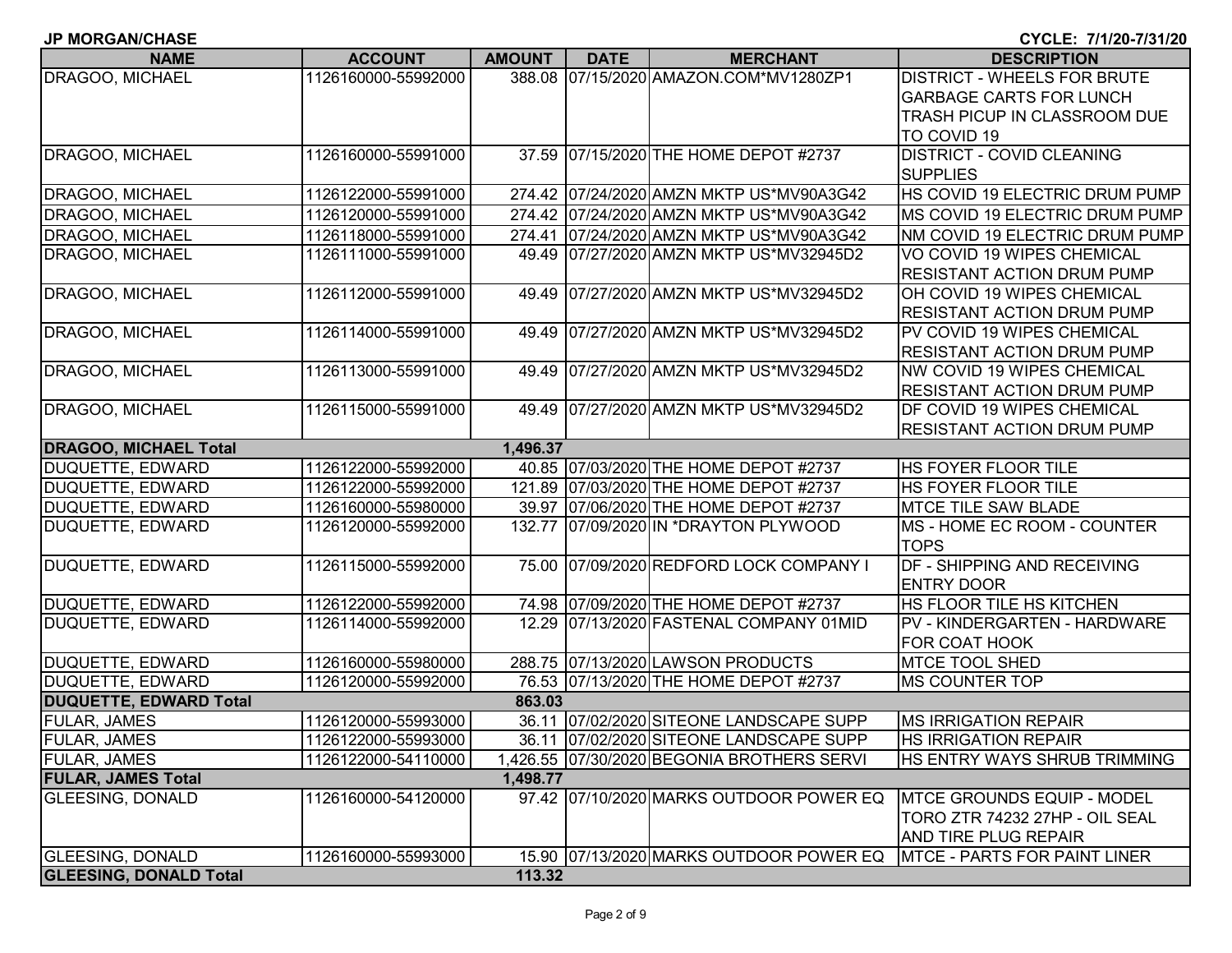| <b>JP MORGAN/CHASE</b>     |                     |               |                          |                                          | CYCLE: 7/1/20-7/31/20             |
|----------------------------|---------------------|---------------|--------------------------|------------------------------------------|-----------------------------------|
| <b>NAME</b>                | <b>ACCOUNT</b>      | <b>AMOUNT</b> | <b>DATE</b>              | <b>MERCHANT</b>                          | <b>DESCRIPTION</b>                |
| <b>GORDON, BRIAN</b>       | 2929661172-57920000 |               |                          | 799.00 07/22/2020 IN *JUST PLAY SPORTS S | <b>FOOTBALL PROGRAM</b>           |
| <b>GORDON, BRIAN Total</b> |                     | 799.00        |                          |                                          |                                   |
| HANSEN, ANN                | 2929641352-57920000 |               |                          | 15.71 07/02/2020 WALMART.COM AS          | <b>SUMMER ENRICHMENT SUPPLIES</b> |
| HANSEN, ANN                | 2929641352-57920000 |               |                          | 149.19 07/03/2020 AMZN MKTP US*MJ6NK71X1 | <b>SUMMER ENRICHMENT CAMP</b>     |
|                            |                     |               |                          |                                          | <b>SUPPLIES</b>                   |
| HANSEN, ANN                | 2929641352-57920000 |               | 72.07 07/03/2020 STAPLES | 00115659                                 | <b>ENRICHMENT SCHOOL SUPPLIES</b> |
| HANSEN, ANN                | 2929641352-57920000 |               |                          | 44.70 07/06/2020 AMZN MKTP US*MJ5IM9AL0  | <b>SUMMER ENRICHMENT CAMP</b>     |
|                            |                     |               |                          |                                          | <b>SUPPLIES</b>                   |
| HANSEN, ANN                | 2929641352-57920000 |               |                          | 154.42 07/06/2020 OTC BRANDS INC         | <b>SUMMER ENRICHMENT CAMP</b>     |
|                            |                     |               |                          |                                          | <b>SUPPLIES</b>                   |
| HANSEN, ANN                | 2929641352-57920000 |               |                          | (2.93) 07/06/2020 WALMART.COM AS         | <b>SUMMER ENRICHMENT SUPPLIES</b> |
| HANSEN, ANN                | 2929641352-57920000 |               |                          | 101.85 07/09/2020 AMZN MKTP US*MJ2L815U0 | <b>SUMMER ENRICHMENT CAMP</b>     |
|                            |                     |               |                          |                                          | <b>SUPPLIES</b>                   |
| HANSEN, ANN                | 2929641352-57920000 |               |                          | 43.76 07/09/2020 AMZN MKTP US*MJ8WI72M1  | <b>SUMMER ENRICHMENT CAMP</b>     |
|                            |                     |               |                          |                                          | <b>SUPPLIES</b>                   |
| HANSEN, ANN                | 2929641352-57920000 |               |                          | 11.99 07/10/2020 AMZN MKTP US*MJ4G06BP0  | <b>SUMMER ENRICHMENT CAMP</b>     |
|                            |                     |               |                          |                                          | <b>SUPPLIES</b>                   |
| HANSEN, ANN                | 2929641352-57920000 |               |                          | 37.50 07/14/2020 BOOKS BY THE BUSHEL LL  | <b>SUMMER ENRICHMENT CAMP</b>     |
|                            |                     |               |                          |                                          | <b>SUPPLIES</b>                   |
| HANSEN, ANN                | 2929641352-57920000 |               |                          | (15.99) 07/15/2020 AMZN MKTP US          | <b>SUMMER ENRICHMENT SUPPLIES</b> |
| HANSEN, ANN                | 2929641352-57920000 |               |                          | 9.96 07/15/2020 AMZN MKTP US*MJ3NA12V2   | <b>SUMMER ENRICHMENT CAMP</b>     |
|                            |                     |               |                          |                                          | <b>SUPPLIES</b>                   |
| HANSEN, ANN                | 2929641352-57920000 |               |                          | 48.96 07/15/2020 AMZN MKTP US*MV8C41N21  | <b>SUMMER ENRICHMENT CAMP</b>     |
|                            |                     |               |                          |                                          | <b>SUPPLIES</b>                   |
| HANSEN, ANN                | 2929641352-57920000 |               |                          | 9.44 07/16/2020 AMAZON.COM*MV6RX9TQ1     | <b>SUMMER ENRICHMENT SUPPLIES</b> |
| HANSEN, ANN                | 2929641352-57920000 |               |                          | 125.47 07/16/2020 OTC BRANDS INC         | <b>SUMMER ENRICHMENT SUPPLIES</b> |
| HANSEN, ANN                | 2929641352-57920000 |               |                          | 32.69 07/17/2020 AMZN MKTP US*MV9E60E01  | <b>SUMMER ENRICHMENT SUPPLIES</b> |
| HANSEN, ANN                | 2929641352-57920000 |               |                          | 17.02 07/20/2020 AMZN MKTP US*MV03Y0HN1  | <b>SUMMER ENRICHMENT SUPPLIES</b> |
| HANSEN, ANN                | 2929641352-57920000 |               |                          | 50.97 07/20/2020 AMZN MKTP US*MV4SR5Z50  | <b>SUMMER ENRICHMENT SUPPLIES</b> |
| HANSEN, ANN                | 2929641352-57920000 |               |                          | 25.41 07/21/2020 AMAZON.COM*MV52B8A20    | <b>SUMMER ENRICHMENT SUPPLIES</b> |
| HANSEN, ANN                | 2929641352-57920000 |               |                          | 41.54 07/21/2020 AMZN MKTP US*MV5GE0B51  | <b>SUMMER ENRICHMENT SUPPLIES</b> |
| HANSEN, ANN                | 2929641352-57920000 |               |                          | 14.69 07/21/2020 AMZN MKTP US*MV62350U0  | <b>SUMMER ENRICHMENT SUPPLIES</b> |
| HANSEN, ANN                | 2929641352-57920000 |               |                          | 7.98 07/27/2020 AMAZON.COM*MV13258U2     | <b>SUMMER ENRICHMENT SUPPLIES</b> |
| HANSEN, ANN                | 2929641352-57920000 |               |                          | 25.25 07/27/2020 AMZN MKTP US*MV1H346C0  | <b>SUMMER ENRICHMENT SUPPLIES</b> |
| HANSEN, ANN                | 2929641352-57920000 |               |                          | 10.93 07/27/2020 AMZN MKTP US*MV5W17YU1  | SUMMER ENRICHMENT SUPPLIES        |
| HANSEN, ANN                | 2929641352-57920000 |               |                          | 33.75 07/28/2020 AMZN MKTP US*MV2P19SV0  | <b>SUMMER ENRICHMENT SUPPLIES</b> |
| HANSEN, ANN                | 2929641352-57920000 |               |                          | 28.73 07/30/2020 AMZN MKTP US*MF2X30JM1  | <b>SUMMER ENRICHMENT SUPPLIES</b> |
| HANSEN, ANN                | 2929641352-57920000 |               |                          | 98.79 07/31/2020 AMZN MKTP US*MV6UQ2I82  | <b>SUMMER ENRICHMENT SUPPLIES</b> |
| <b>HANSEN, ANN Total</b>   |                     | 1,193.85      |                          |                                          |                                   |
| HOLLY, SHEILA              | 1123200000-57410000 |               |                          | 85.00 07/03/2020 MICHIGAN PUPIL ACCOUNT  | <b>MPAAA DUES</b>                 |
| <b>HOLLY, SHEILA Total</b> |                     | 85.00         |                          |                                          |                                   |
| JOB, STACEY                | 1335100000-55990553 |               | 38.00 07/07/2020 TARGET  | 00014654                                 | <b>SUMMER CAMP SUPPLIES</b>       |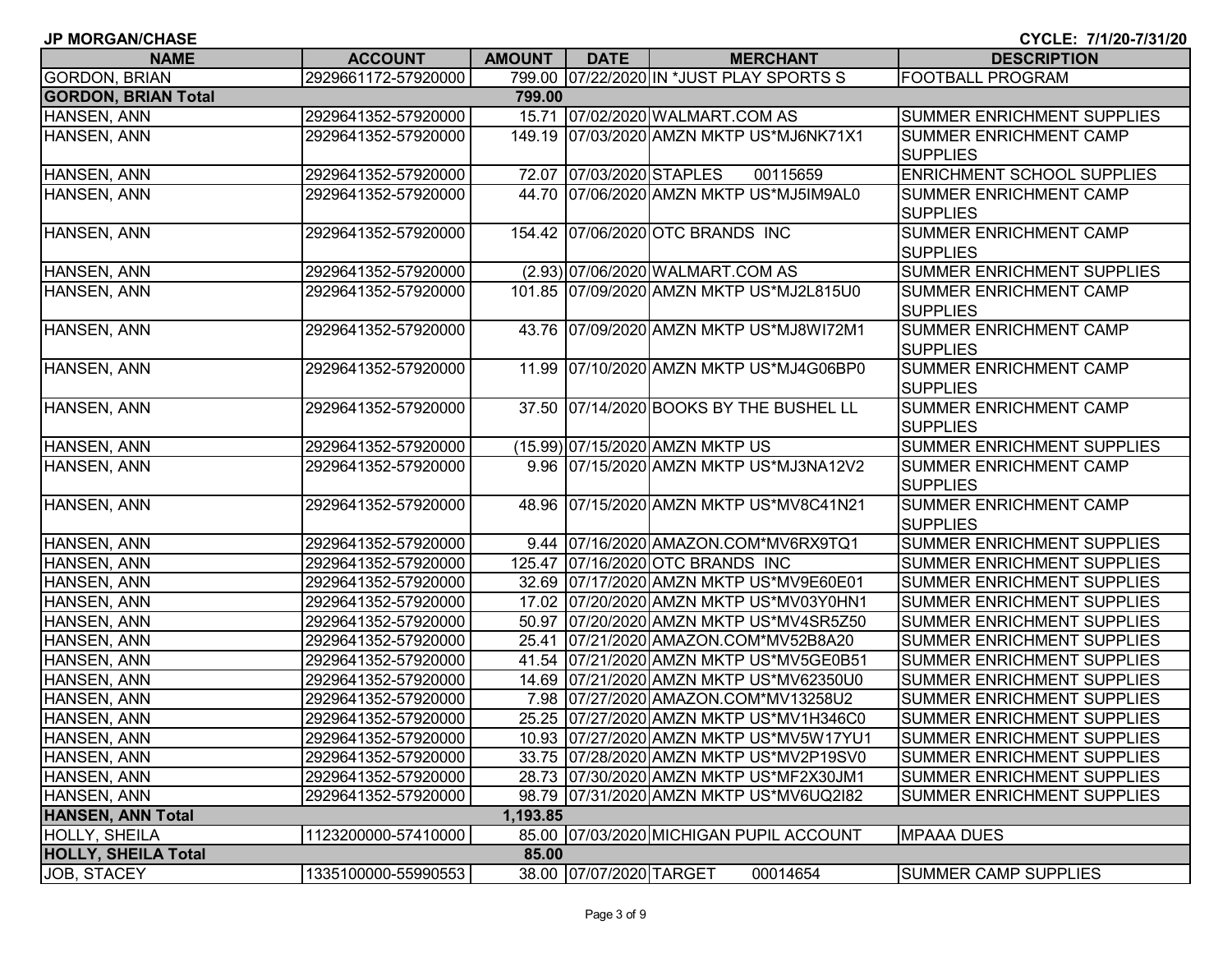| <b>NAME</b>                      | <b>ACCOUNT</b>      | AMOUNT | <b>DATE</b> | <b>MERCHANT</b>                          | <b>DESCRIPTION</b>                                                                                                                                                       |
|----------------------------------|---------------------|--------|-------------|------------------------------------------|--------------------------------------------------------------------------------------------------------------------------------------------------------------------------|
| JOB, STACEY                      | 1335100000-55990553 |        |             | 21.16 07/07/2020 TARGET.COM *            | <b>SUMMER CAMP SUPPLIES</b>                                                                                                                                              |
| JOB, STACEY                      | 1335100000-55990553 |        |             | 47.21 07/07/2020 WALMART.COM             | <b>SUMMER CAMP SUPPLIES</b>                                                                                                                                              |
| <b>JOB, STACEY</b>               | 1335100000-55990553 |        |             | 58.18 07/08/2020 AMZN MKTP US*MJ2R15QD1  | <b>SUMMER CAMP SUPPLIES</b>                                                                                                                                              |
| JOB, STACEY                      | 1335100000-54910553 |        |             | 84.40 07/08/2020 PP*KONAICEWEST          | KONA ICE TRUCK FOR SUMMER                                                                                                                                                |
|                                  |                     |        |             |                                          | <b>CAMP</b>                                                                                                                                                              |
| JOB, STACEY                      | 1335100000-55990553 |        |             | 109.43 07/15/2020 GFS STORE #1985        | <b>SNACKS FOR SUMMER CAMP</b>                                                                                                                                            |
| <b>JOB, STACEY</b>               | 1335100000-55990553 |        |             | 102.32 07/30/2020 GFS STORE #1985        | <b>SNACKS FOR SUMMER CAMP</b>                                                                                                                                            |
| <b>JOB, STACEY Total</b>         |                     | 460.70 |             |                                          |                                                                                                                                                                          |
| JORDAN, CHRISTOPHER              | 1126118000-55992000 |        |             | 10.16 07/09/2020 DOWNRIVER REFRIG SUP C  | NM5 COPY ROOM AC UNIT                                                                                                                                                    |
| <b>JORDAN, CHRISTOPHER</b>       | 1126160000-55980000 |        |             | 37.90 07/28/2020 GRAINGER                | <b>MTCE HVAC TRUCK TOOLS -</b>                                                                                                                                           |
|                                  |                     |        |             |                                          | RETRACTABLE TIP TEST LEAD                                                                                                                                                |
| JORDAN, CHRISTOPHER              | 1126160000-55992000 |        |             | 12.87 07/29/2020 RC REPAIRCLINIC.COM     | <b>MTCE REFIDGERATOR REPAIR</b>                                                                                                                                          |
| <b>JORDAN, CHRISTOPHER Total</b> |                     | 60.93  |             |                                          |                                                                                                                                                                          |
| LOCRICCHIO, ANTHONY              | 1122500000-53450000 |        |             | 58.00 07/02/2020 SCREENCASTIFY PREMIUM   | <b>SCREEN-RECORDING SOFTWARE</b><br>USED BY SELECT STAFF TO CREATE<br><b>TUTORIALS/VIDEOS FOR STUDENTS</b><br>AND STAFF DUE TO THE COVID-19<br>PANDEMIC                  |
| LOCRICCHIO, ANTHONY              | 1122500000-53450000 |        |             | 72.40 07/15/2020 TELZIO (92213)          | <b>MENTAL HEALTH LINE FOR</b><br>STUDENTS/FAMILIES DUE TO THE<br><b>COVID-19 PANDEMIC</b>                                                                                |
| LOCRICCHIO, ANTHONY              | 1122500000-55910000 |        |             | 39.98 07/17/2020 AMZN MKTP US*MV9QA9F40  | <b>COVID-19 PANDEMIC RELATED:</b><br><b>HAND SANITIZER FOR THE</b><br><b>TECHNOLOGY TEAM</b>                                                                             |
| LOCRICCHIO, ANTHONY              | 1122500000-53450000 |        |             | 55.62 07/17/2020 SCREENCASTIFY PREMIUM   | SCREEN-RECORDING SOFTWARE<br>USED BY SELECT STAFF TO CREATE<br><b>TUTORIALS/VIDEOS FOR STUDENTS</b><br>AND STAFF DUE TO THE COVID-19<br><b>PANDEMIC/2 LICENSES</b>       |
| LOCRICCHIO, ANTHONY              | 1122500000-55910000 |        |             | 104.88 07/20/2020 AMZN MKTP US*MV62D5OB2 | <b>OFFICE SUPPLIES FOR THE</b><br><b>TECHNOLOGY DEPARMENT</b>                                                                                                            |
| LOCRICCHIO, ANTHONY              | 4445601000-56423958 |        |             | 312.38 07/23/2020 AMZN MKTP US*MV26O32Z1 | 4 LOGITECH HD WEBCAMS DUE FOR<br><b>VIDEO CONFERENECING DUE TO</b><br><b>COVID-19 PANDEMIC</b>                                                                           |
| LOCRICCHIO, ANTHONY              | 4445603000-56423958 |        |             | 312.37 07/23/2020 AMZN MKTP US*MV26O32Z1 | 1 LOGITECH HD WEBCAMS DUE FOR<br><b>VIDEO CONFERENECING DUE TO</b><br><b>COVID-19 PANDEMIC</b>                                                                           |
| LOCRICCHIO, ANTHONY              | 1122500000-53450000 |        |             | 27.33 07/23/2020 SCREENCASTIFY PREMIUM   | <b>SCREEN-RECORDING SOFTWARE</b><br>USED BY SELECT STAFF TO CREATE<br><b>TUTORIALS/VIDEOS FOR STUDENTS</b><br>AND STAFF DUE TO THE COVID-19<br><b>PANDEMIC/1 LICENSE</b> |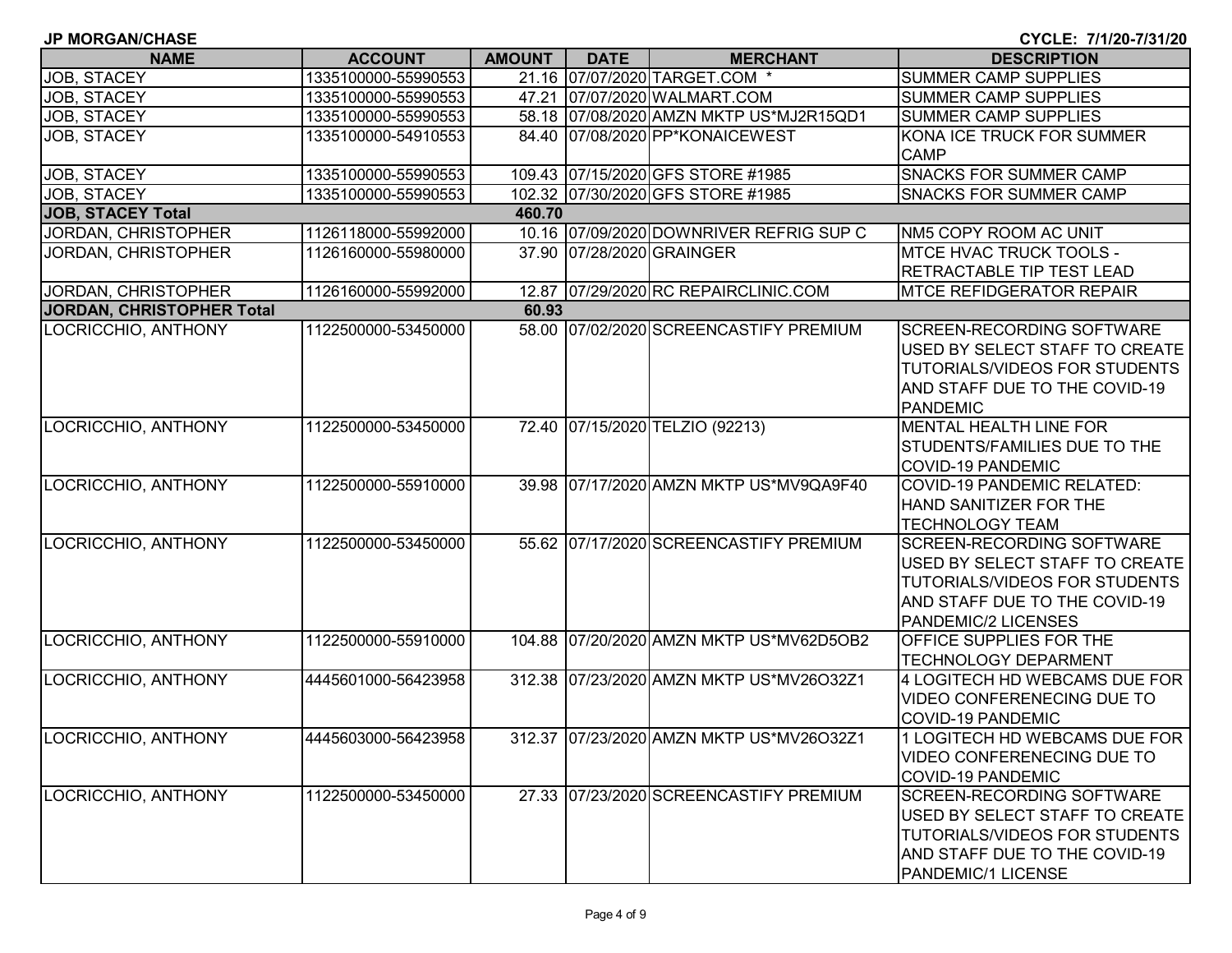|  |  |  |  |  |  |  |  |  |  | <b>JP MORGAN/CHASE</b> |  |
|--|--|--|--|--|--|--|--|--|--|------------------------|--|
|--|--|--|--|--|--|--|--|--|--|------------------------|--|

**CYCLE: 7/1/20-7/31/20**

| <b>NAME</b>                      | <b>ACCOUNT</b>      | <b>AMOUNT</b> | <b>DATE</b> | <b>MERCHANT</b>                            | <b>DESCRIPTION</b>                    |
|----------------------------------|---------------------|---------------|-------------|--------------------------------------------|---------------------------------------|
| LOCRICCHIO, ANTHONY              | 1122500000-53450000 |               |             | 1,571.70 07/27/2020 TECHSMITH CORPORATION  | <b>VIDEO EDITING SOFTWARE USED BY</b> |
|                                  |                     |               |             |                                            | SELECT STAFF TO CREATE                |
|                                  |                     |               |             |                                            | TUTORIALS/VIDEOS FOR STUDENTS         |
|                                  |                     |               |             |                                            | AND STAFF DUE TO THE COVID-19         |
|                                  |                     |               |             |                                            | PANDEMIC/5 LICENSES ALLOWED           |
|                                  |                     |               |             |                                            | ON 2 DEVICES/LICENSE                  |
| LOCRICCHIO, ANTHONY              | 1122500000-54120000 |               |             | 4,379.00 07/28/2020 SECURITY DESIGNS       | YEARLY CONTRACT WITH SECURITY         |
|                                  |                     |               |             |                                            | <b>DESIGNS (BADGING SYSTEM)</b>       |
| LOCRICCHIO, ANTHONY              | 1122500000-57910000 |               |             | 21.99 07/29/2020 AMZN MKTP US*MV6TW1970    | AUSIRON 3 YR. WARRANTY ON             |
|                                  |                     |               |             |                                            | LOGITEC WEB CAMS (DUE TO COVID-       |
|                                  |                     |               |             |                                            | 19 PANDEMIC)                          |
| LOCRICCHIO, ANTHONY              | 4445622000-56423958 |               |             | 200.00 07/29/2020 DEDICATED NETWORKS, IN   | 2 3700 MODEL (BRAND NEW) CISCO        |
|                                  |                     |               |             |                                            | <b>ACCESS POINTS NO LONGER</b>        |
|                                  |                     |               |             |                                            | <b>MANUFACTURED BY CISCO</b>          |
| LOCRICCHIO, ANTHONY              | 4445601000-56423958 |               |             | 495.00 07/29/2020 DEDICATED NETWORKS, IN   | 3 2700 (BRAND NEW) CISCO ACCESS       |
|                                  |                     |               |             |                                            | POINTS NO LONGER                      |
|                                  |                     |               |             |                                            | <b>MANUFACTURED BY CISCO</b>          |
| LOCRICCHIO, ANTHONY              | 1122500000-57910000 |               |             | 256.50 07/30/2020 AMZN MKTP US*MF79J93T1   | <b>WARRANTY ON 15 SCANNERS FOR</b>    |
|                                  |                     |               |             |                                            | THE DISTRICT (SCANNERS WILL BE        |
|                                  |                     |               |             |                                            | USED BY FOOD SERVCIES, TECH.,         |
|                                  |                     |               |             |                                            | AND REPLACEMENTS FOR MEDIA            |
|                                  |                     |               |             |                                            | CENTER)                               |
| LOCRICCHIO, ANTHONY              | 4445603000-56423958 |               |             | 2,249.25 07/30/2020 AMZN MKTP US*MV95J39T2 | <b>15 SCANNERS FOR THE DISTRICT</b>   |
|                                  |                     |               |             |                                            | (SCANNERS WILL BE USED BY FOOD        |
|                                  |                     |               |             |                                            | SERVICES, TECH., AND                  |
|                                  |                     |               |             |                                            | REPLACEMENTS FOR MEDIA                |
|                                  |                     |               |             |                                            | CENTER)                               |
| LOCRICCHIO, ANTHONY              | 4445603000-56423958 |               |             | 651.92 07/31/2020 AMZN MKTP US*MV6737Y70   | 4 LOGITECH HD WEBCAMS DUE TO          |
|                                  |                     |               |             |                                            | <b>COVID-19 PANDEMIC</b>              |
| <b>LOCRICCHIO, ANTHONY Total</b> |                     | 10,808.32     |             |                                            |                                       |
| <b>MATSON, MELISSA</b>           | 1722700000-53450621 |               |             | 27,150.00 07/06/2020 NWEA 503-624-1951     | <b>NWEA DISTRICT ASSESSMENT</b>       |
|                                  |                     |               |             |                                            | <b>SOFTWARE</b>                       |
| <b>MATSON, MELISSA</b>           | 1711322000-55210611 |               |             | 450.00 07/09/2020 IN *THE LIVE NETWORK I   | PILOT HEALTH BOOKS FOR SUMMER         |
|                                  |                     |               |             |                                            | <b>SCHOOL HEALTH CLASS</b>            |
| MATSON, MELISSA                  | 1711322000-53450611 |               |             | 1,925.00 07/13/2020 EDGENUITY INC.         | SPLIT - ONLINE CREDIT RECOVERY        |
|                                  |                     |               |             |                                            | COURSES (NOVI HIGH SCHOOL)            |
| <b>MATSON, MELISSA</b>           | 1713100000-53450000 |               |             | 11,825.00 07/13/2020 EDGENUITY INC.        | SPLIT - ONLINE CREDIT RECOVERY        |
|                                  |                     |               |             |                                            | COURSES (NOVI ADULT ED AND            |
|                                  |                     |               |             |                                            | <b>CAREER PREP)</b>                   |
| MATSON, MELISSA                  | 1722200000-53450611 |               |             | 1,560.00 07/13/2020 ITHAKA, JSTOR, PORTICO | JSTOR MEDIA CENTER SOFTWARE           |
| <b>MATSON, MELISSA</b>           | 1711111000-53450611 |               |             | 2,377.42 07/13/2020 SEESAW FOR SCHOOLS     | SPLIT - SEESAW SOFTWARE FOR           |
|                                  |                     |               |             |                                            | <b>VILLAGE OAKS</b>                   |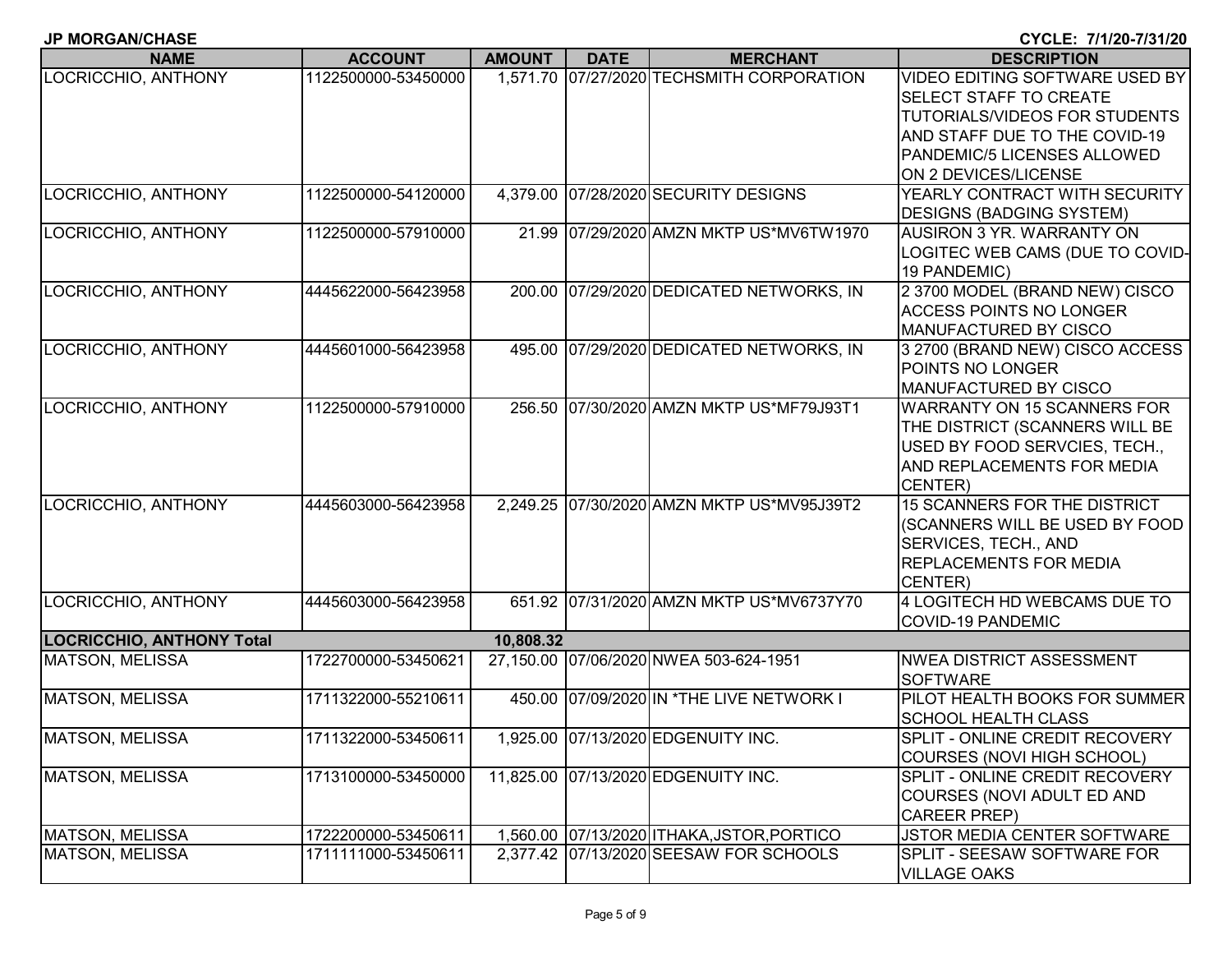| <b>NAME</b>                   | <b>ACCOUNT</b>      | AMOUNT    | <b>DATE</b>                 | <b>MERCHANT</b>                          | <b>DESCRIPTION</b>                     |
|-------------------------------|---------------------|-----------|-----------------------------|------------------------------------------|----------------------------------------|
| <b>MATSON, MELISSA</b>        | 1711112000-53450611 |           |                             | 2,377.42 07/13/2020 SEESAW FOR SCHOOLS   | SPLIT - SEESAW SOFTWARE FOR            |
|                               |                     |           |                             |                                          | <b>ORCHARD HILLS</b>                   |
| <b>MATSON, MELISSA</b>        | 1711113000-53450611 |           |                             | 2,377.42 07/13/2020 SEESAW FOR SCHOOLS   | SPLIT - SEESAW SOFTWARE FOR            |
|                               |                     |           |                             |                                          | <b>NOVI WOODS</b>                      |
| <b>MATSON, MELISSA</b>        | 1711114000-53450611 |           |                             | 2,377.41 07/13/2020 SEESAW FOR SCHOOLS   | SPLIT - SEESAW SOFTWARE FOR            |
|                               |                     |           |                             |                                          | <b>PARKVIEW</b>                        |
| <b>MATSON, MELISSA</b>        | 1711115000-53450611 |           |                             | 2,377.41 07/13/2020 SEESAW FOR SCHOOLS   | SPLIT - SEESAW SOFTWARE FOR            |
|                               |                     |           |                             |                                          | <b>DEERFIELD</b>                       |
| <b>MATSON, MELISSA</b>        | 1711118000-53450611 |           |                             | 4,754.82 07/13/2020 SEESAW FOR SCHOOLS   | SPLIT - SEESAW SOFTWARE FOR            |
|                               |                     |           |                             |                                          | <b>NOVI MEADOWS</b>                    |
| <b>MATSON, MELISSA</b>        | 1128200000-53450000 |           | (269.83) 07/14/2020 ZOOM.US |                                          | TAX CREDIT FOR ZOOM LICENSE            |
|                               |                     |           |                             |                                          | PURCHASE (19/20)                       |
| <b>MATSON, MELISSA</b>        | 1128200000-53450000 |           | 340.00 07/30/2020 ZOOM.US   |                                          | <b>ZOOM</b>                            |
| <b>MATSON, MELISSA Total</b>  |                     | 59,622.07 |                             |                                          |                                        |
| MCDERMOTT, JACOB              | 1126160000-57410000 |           | 150.00 07/21/2020 MSBO      |                                          | <b>MTCE ASSTITAN DIRECTOR - MSBO</b>   |
|                               |                     |           |                             |                                          | <b>MEMBERSHIP FEE</b>                  |
| <b>MCDERMOTT, JACOB Total</b> |                     | 150.00    |                             |                                          |                                        |
| <b>NESMITH, RUSSELL</b>       | 1126160000-55993000 |           |                             | 117.34 07/08/2020 SITEONE LANDSCAPE SUPP | <b>DISTRICT TURF PAINT</b>             |
| NESMITH, RUSSELL              | 1126160000-55992000 |           |                             | 291.62 07/09/2020 BEST PLUMBING SPECIALT | <b>MTCE PLUMBING SUPPLIES - VAC</b>    |
|                               |                     |           |                             |                                          | <b>BREAKER REPAIR KIT, O-RING</b>      |
| <b>NESMITH, RUSSELL</b>       | 1126160000-55993000 |           |                             | 2,167.73 07/13/2020 PIONEER ATHLETICS    | <b>DISTRICT - ATHLETIC FIELD PAINT</b> |
| <b>NESMITH, RUSSELL</b>       | 1126160000-55992000 |           |                             | 17.96 07/13/2020 THE HOME DEPOT #2737    | MTCE - PLUMBING SUPPLIES -             |
|                               |                     |           |                             |                                          | SILICONE MAX K&B WHITE                 |
| <b>NESMITH, RUSSELL</b>       | 1126160000-55993000 |           |                             | 240.51 07/15/2020 SHERWIN WILLIAMS 70119 | <b>DISTRICT - PARKING LOT PAINT</b>    |
| <b>NESMITH, RUSSELL</b>       | 1126160000-55992000 |           |                             | 126.15 07/22/2020 BEST PLUMBING SPECIALT | <b>MTCE - PLUMBING STOCK</b>           |
| <b>NESMITH, RUSSELL</b>       | 1126160000-55993000 |           |                             | 294.85 07/28/2020 PIONEER ATHLETICS      | MTCE - PARTS FOR PAINT SPRAYER         |
| <b>NESMITH, RUSSELL</b>       | 1126160000-55992000 |           |                             | 36.97 07/31/2020 BEST PLUMBING SPECIALT  | MTCE - PLUMBING STOCK - PUSH           |
|                               |                     |           |                             |                                          | <b>BAR REPAIR KIT</b>                  |
| <b>NESMITH, RUSSELL Total</b> |                     | 3,293.13  |                             |                                          |                                        |
| OAKES, ROBERT                 | 1126160000-55992000 |           |                             | 34.10 07/02/2020 GRAINGER                | <b>MTCE - HVAC TRUCK STOCK - FUSE</b>  |
|                               |                     |           |                             |                                          | <b>CLASS</b>                           |
| <b>OAKES, ROBERT</b>          | 1126122000-55992000 |           |                             | 457.38 07/02/2020 GRAINGER               | HS E&F CHILLER PUMP - MAGNETIC         |
|                               |                     |           |                             |                                          | <b>MOTOR STARTER</b>                   |
| <b>OAKES, ROBERT</b>          | 1126118000-55992000 |           |                             | 130.35 07/07/2020 DOWNRIVER REFRIG SUP C | NM5 RTU REPAIR - RUN CAP               |
| OAKES, ROBERT                 | 1126122000-55992000 |           |                             | (408.10) 07/10/2020 GRAINGER             | RETURNED MOTOR FOR HS E&F              |
|                               |                     |           |                             |                                          | CHILLER PURCHASED IN JUNE 2020         |
| <b>OAKES, ROBERT</b>          | 1126122000-55992000 |           |                             | 34.80 07/24/2020 THE HOME DEPOT #2737    | HS ROOM 117                            |
| OAKES, ROBERT                 | 1126160000-55992000 |           |                             | 37.87 07/28/2020 GRAINGER                | <b>MTCE REFRIDERATOR REPAIR</b>        |
| <b>OAKES, ROBERT Total</b>    |                     | 286.40    |                             |                                          |                                        |
| <b>RUTKOWSKI, MELANIE</b>     | 2929622190-57920000 |           |                             | 67.96 07/07/2020 AMZN MKTP US*MJ0Z97HS1  | FOAM POOL NOODLES FOR HOSA             |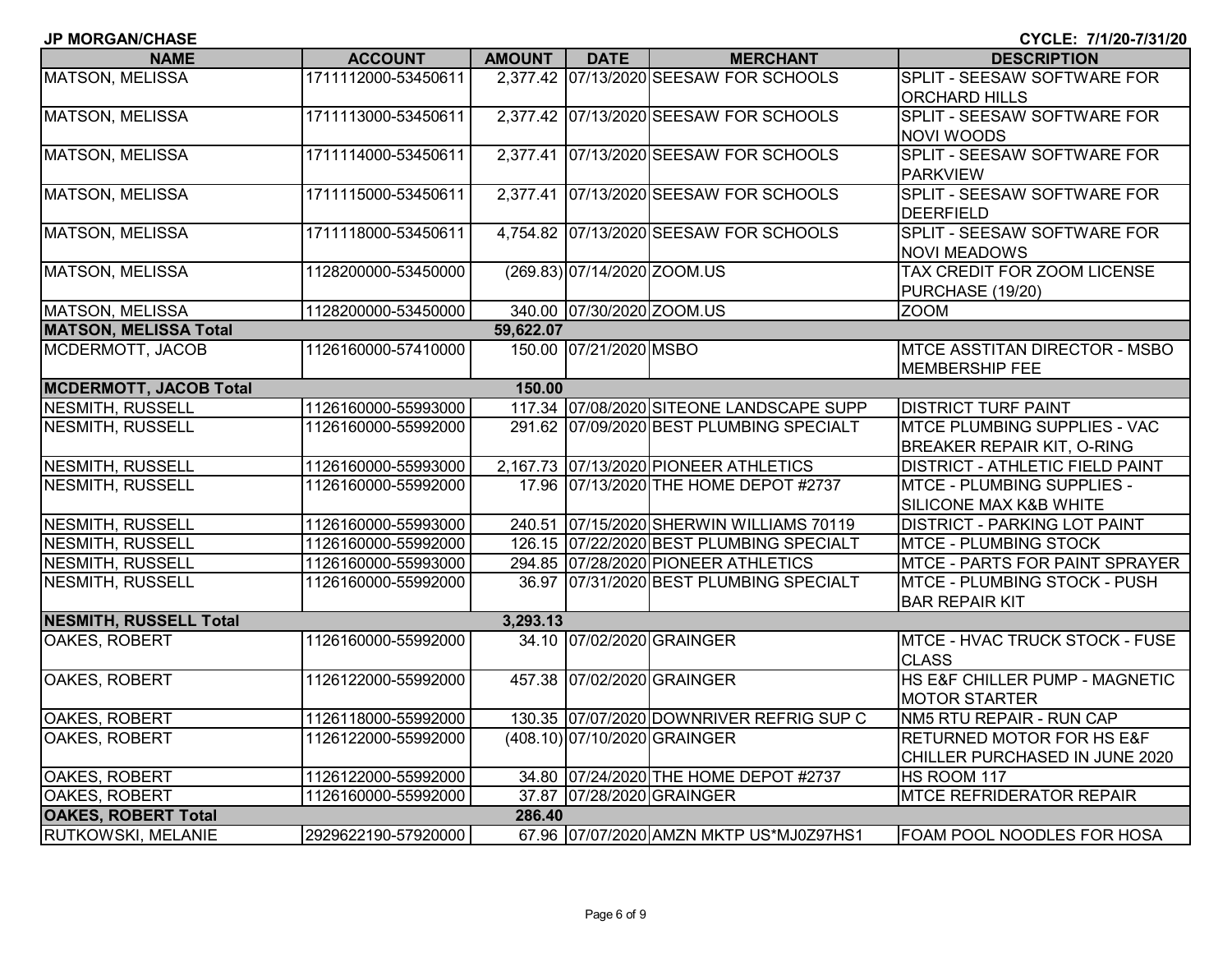|  |  |  |  |  |  | JP MORGAN/CHASE |
|--|--|--|--|--|--|-----------------|
|--|--|--|--|--|--|-----------------|

**CYCLE: 7/1/20-7/31/20**

| <b>NAME</b>                     | <b>ACCOUNT</b>      | <b>AMOUNT</b> | <b>DATE</b>               | <b>MERCHANT</b>                            | <b>DESCRIPTION</b>                   |
|---------------------------------|---------------------|---------------|---------------------------|--------------------------------------------|--------------------------------------|
| <b>RUTKOWSKI, MELANIE</b>       | 1722100000-53220614 |               |                           | 900.00 07/17/2020 INT*BACCALAUREATE ORG    | <b>IB WORKSHOPS FOR ALAINA</b>       |
|                                 |                     |               |                           |                                            | <b>BROWN AND KAITLYN WEST-</b>       |
|                                 |                     |               |                           |                                            | <b>CARDENAS</b>                      |
| <b>RUTKOWSKI, MELANIE</b>       | 1628300776-53220000 |               | 900.00 07/17/2020 MAS FPS |                                            | PROFESSIONAL LEARNING SERIES         |
|                                 |                     |               |                           |                                            | FOR JEFF DINKELMAN, MELANIE          |
|                                 |                     |               |                           |                                            | RUTKOWSKI, DEANNA WHEELER            |
| RUTKOWSKI, MELANIE              | 1628300776-53220000 |               | 400.00 07/17/2020 MAS FPS |                                            | <b>DIRECTORS WORKSHOP SERIES</b>     |
|                                 |                     |               |                           |                                            | FOR DEANNA WHEELER                   |
| <b>RUTKOWSKI, MELANIE</b>       | 1628300776-53220000 |               | 750.00 07/17/2020 MAS FPS |                                            | <b>DIRECTORS WORKSHOP SERIES</b>     |
|                                 |                     |               |                           |                                            | FOR JEFF DINKELMANN                  |
| <b>RUTKOWSKI, MELANIE</b>       | 1628300776-53220000 |               | 750.00 07/17/2020 MAS FPS |                                            | <b>DIRECTOR'S WORKSHOP</b>           |
|                                 |                     |               |                           |                                            | <b>REGISTRATION FOR MELANIE</b>      |
|                                 |                     |               |                           |                                            | <b>RUTKOWSKI</b>                     |
| <b>RUTKOWSKI, MELANIE</b>       | 1722100000-53220614 |               |                           | 625.00 07/17/2020 NOVI APSI* NOVI AP SUM   | AP REGISTRATION FOR                  |
|                                 |                     |               |                           |                                            | <b>CONFERENCE FOR DANIELLE</b>       |
|                                 |                     |               |                           |                                            | <b>COSSLEY</b>                       |
| <b>RUTKOWSKI, MELANIE</b>       | 1711322000-55110614 |               |                           | 410.70 07/23/2020 AMAZON.COM*MV9JT8G40     | <b>MATH BOOKS FOR IB MATH</b>        |
| RUTKOWSKI, MELANIE              | 1711322000-55210614 |               |                           | 1,099.12 07/28/2020 OXFORD UNIVERSITY PRES | <b>IB LIT BOOKS</b>                  |
| <b>RUTKOWSKI, MELANIE</b>       | 1711322000-55210614 |               |                           | 1,641.76 07/29/2020 PIN*290 HAESE MATHEMAT | <b>IB MATH TEXTBOOKS</b>             |
| <b>RUTKOWSKI, MELANIE Total</b> |                     | 7,544.54      |                           |                                            |                                      |
| <b>TURNER, NANCY</b>            | 1126160000-53450000 |               |                           | 7,806.66 07/02/2020 DUDE SOLUTIONS INC     | <b>SCHOOL DUDE MAINTENANCE</b>       |
|                                 |                     |               |                           |                                            | DIRECT 20-21                         |
| <b>TURNER, NANCY</b>            | 1126600000-54910000 |               |                           | 53.50 07/07/2020 PROTECTION ONE ALARM      | <b>ECEC ALARM SYSTEM</b>             |
| <b>TURNER, NANCY</b>            | 1126114000-55992000 |               |                           | 1,490.84 07/09/2020 AERO FILTER INC        | PV AIR FILTER                        |
| <b>TURNER, NANCY</b>            | 1126120000-55992000 |               |                           | 1,219.72 07/09/2020 AERO FILTER INC        | <b>MS AIR FILTER</b>                 |
| <b>TURNER, NANCY</b>            | 1126120000-55992000 |               |                           | 7,799.39 07/09/2020 AERO FILTER INC        | <b>MS AIR FILTER</b>                 |
| <b>TURNER, NANCY</b>            | 1126115000-55992000 |               |                           | 673.94 07/09/2020 AERO FILTER INC          | <b>DF AIR FILTER</b>                 |
| <b>TURNER, NANCY</b>            | 1126152000-55992000 |               |                           | 975.00 07/09/2020 AERO FILTER INC          | <b>ECEC AIR FILTER</b>               |
| TURNER, NANCY                   | 1126152000-55992000 |               |                           | 921.68 07/09/2020 AERO FILTER INC          | <b>ECEC AIR FILTER</b>               |
| <b>TURNER, NANCY</b>            | 1126114000-55992000 |               |                           | 636.00 07/09/2020 AERO FILTER INC          | PV AIR FILTER                        |
| <b>TURNER, NANCY</b>            | 1126115000-55992000 |               |                           | 511.39 07/09/2020 AERO FILTER INC          | <b>DF AIR FILTER</b>                 |
| <b>TURNER, NANCY</b>            | 1126111000-55992000 |               |                           | 1,468.12 07/09/2020 AERO FILTER INC        | <b>VO AIR FILTER</b>                 |
| <b>TURNER, NANCY</b>            | 1126112000-55992000 |               |                           | 782.58 07/09/2020 AERO FILTER INC          | OH AIR FILTER                        |
| <b>TURNER, NANCY</b>            | 1126122000-55992000 |               |                           | 3,651.86 07/09/2020 AERO FILTER INC        | <b>HS AIR FILTER</b>                 |
| <b>TURNER, NANCY</b>            | 1126113000-55992000 |               |                           | 940.78 07/09/2020 AERO FILTER INC          | <b>NW AIR FILTER</b>                 |
| <b>TURNER, NANCY</b>            | 1126122000-55992000 |               |                           | 7,056.43 07/09/2020 AERO FILTER INC        | <b>HS AIR FILTER ORDER</b>           |
| <b>TURNER, NANCY</b>            | 1126118000-55992000 |               |                           | 1,313.28 07/09/2020 AERO FILTER INC        | NM5 AIR FILTER                       |
| <b>TURNER, NANCY</b>            | 1126118000-55992000 |               |                           | 1,655.76 07/09/2020 AERO FILTER INC        | NM6 AIR FILTER                       |
| <b>TURNER, NANCY</b>            | 1126111000-55992000 |               |                           | 318.72 07/09/2020 AERO FILTER INC          | <b>VO AIR FILTER</b>                 |
| <b>TURNER, NANCY</b>            | 1126112000-55992000 |               |                           | 319.86 07/09/2020 AERO FILTER INC          | OH AIR FILTER                        |
| <b>TURNER, NANCY</b>            | 1126160000-54110000 |               |                           | 1,553.00 07/09/2020 IN *SERVICEPRO PLUMBIN | <b>DISTRICT GREASE TRAP SERVICES</b> |
| <b>TURNER, NANCY</b>            | 1126160000-55710000 |               |                           | 167.75 07/10/2020 CORRIGAN OIL #2 - BRI    | MTCE - ETHANOL 100.9 GROSS           |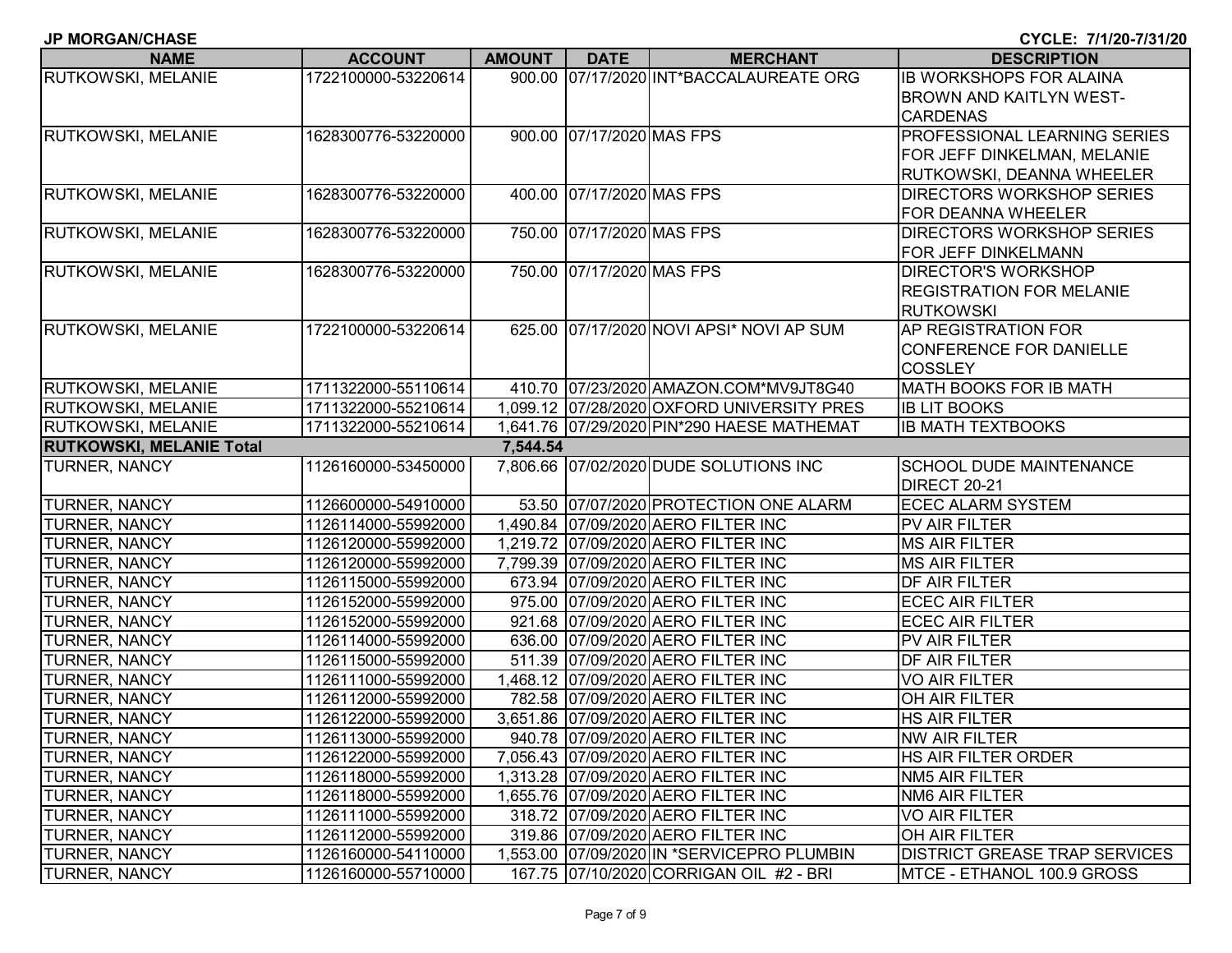**JP MORGAN/CHASE CYCLE: 7/1/20-7/31/20 NAME ACCOUNT AMOUNT DATE MERCHANT DESCRIPTION** TURNER, NANCY 1126160000-55991000 2,044.49 07/13/2020 NICHOLS DISTRICT COVID 19 HAND SANITIZER TURNER, NANCY 4445600063-56420000 999.74 07/13/2020 NICHOLS DF COVID 19 CLORAX SPRAYER TURNER, NANCY 4445600063-56420000 999.74 07/13/2020 NICHOLS MS COVID 19 CLORAX SPRAYER TURNER, NANCY 4445600063-56420000 499.86 07/13/2020 NICHOLS ECEC COVID 19 CLORAX SPRAYER TURNER, NANCY 4445600063-56420000 499.86 07/13/2020 NICHOLS PV COVID 19 CLORAX SPRAYER TURNER, NANCY |4445600063-56420000 | 499.86 |07/13/2020|NICHOLS |MTCE COVID 19 CLORAX SPRAYER TURNER, NANCY 4445600063-56420000 499.86 07/13/2020 NICHOLS TRANS COVID 19 CLORAX SPRAYER TURNER, NANCY 4445600063-56420000 666.49 07/13/2020 NICHOLS NM COVID 19 CLORAX SPRAYER TURNER, NANCY 4445600063-56420000 666.49 07/13/2020 NICHOLS ESB COVID 19 CLORAX SPRAYER TURNER, NANCY 4445600063-56420000 666.49 07/13/2020 NICHOLS NW COVID 19 CLORAX SPRAYER TURNER, NANCY 4445600063-56420000 999.74 07/13/2020 NICHOLS OH COVID 19 CLORAX SPRAYER TURNER, NANCY 4445600063-56420000 999.74 07/13/2020 NICHOLS VO COVID 19 CLORAX SPRAYER TURNER, NANCY 1126170000-54910000 451.85 07/23/2020 ARCH ENVIRONMENTAL GRO UST A/B OPERATOR CONSULTING TURNER, NANCY 1126122000-54120000 2,471.25 07/23/2020 IN \*SECURE DOORS LLC HS FIRE DROP DOOR INSPECTION TURNER, NANCY 1126120000-54120000 353.04 07/23/2020 IN \*SECURE DOORS LLC MS FIRE DROP DOOR INSPECTION TURNER, NANCY 1126113000-54120000 117.67 07/23/2020 IN \*SECURE DOORS LLC NW FIRE DROP DOOR INSPECTION TURNER, NANCY 1126118000-54120000 353.04 07/23/2020 IN \*SECURE DOORS LLC NM FIRE DROP DOOR INSPECTION TURNER, NANCY 1126600000-54910000 4,161.00 07/23/2020 SONITROL GREAT LAKES M DISTRICT SECURITY SYSTEM TURNER, NANCY 1126100000-54910829 1,792.87 07/24/2020 ARCH ENVIRONMENTAL GRO DISTRICT SOTRM WATER MGT TURNER, NANCY 1126160000-55710000 452.02 07/24/2020 CORRIGAN OIL #2 - BRI MTCE ETHANOL GROSS 283.30 TURNER, NANCY 1126120000-55992000 2,225.00 07/24/2020 DAIKIN APPLIED AMERICA MS CHILLER #2 - REFRIDERANT TURNER, NANCY 1126160000-55710000 277.66 07/27/2020 CORRIGAN OIL #2 - BRI MTCE - ETHANOL 174.50 GROSS TURNER, NANCY 1126122000-55990000 41.79 07/29/2020 IN \*AQUATIC SOURCE, LL HS POOL - DPD POWDER TURNER, NANCY 1126120000-54110000 1,850.00 07/29/2020 IN \*SERVICEPRO PLUMBIN MS JET VAC EXTERIOR GATE INTERCEPTOR NEAR RECEIVINGTURNER, NANCY 1126160000-53450000 110.00 07/30/2020 ARC LAKESIDE BLUEPRINT MTCE MONTHLY SKYSITE TURNER, NANCY 1126600000-54910000 53.50 07/30/2020 PROTECTION ONE ALARM ECEC ALARM SYSTEM 8/22 - 9/21/20 TURNER, NANCY 2326161000-53840000 225.63 07/31/2020 WASTE MGMT WM EZPAY RF WASTE REMOVAL 7/1 THRU 7/30/2020TURNER, NANCY 1126161000-53840000 676.87 07/31/2020 WASTE MGMT WM EZPAY DISTRICT WASTE REMOVAL 7/1 THRU 7/30/2020**TURNER, NANCY Total 66,971.81** VALENTINE, CYNTHIA 1127170000-53220000 (90.00) 07/27/2020 OAKLAND SCHOOLS-RC INT REFUND FOR CANCELLED CLASS **VALENTINE, CYNTHIA Total 90.00**

WARECK, MICHELE 1112722999-55110000 27.45 07/16/2020 AMZN MKTP US\*MV8CY7CA0 DURACELL LITHIUM BATTERIES FOR CALCULATORS FOR BUSINESS CLASSES/CT FUNDS ARE BEING USED FOR THIS PURCHASEWARECK, MICHELE 1112722998-53450000 7.185.00 07/16/2020 KNOWLEDGE MATTERS INC MARKETING VIRTUAL BUSINESS SITE LICENSESWARECK, MICHELE 1112722998-53450000 4,991.00 07/16/2020 POS SYSTEMS GROUP INC SCHOOL STORE POS UPGRADE **SYSTEMS**